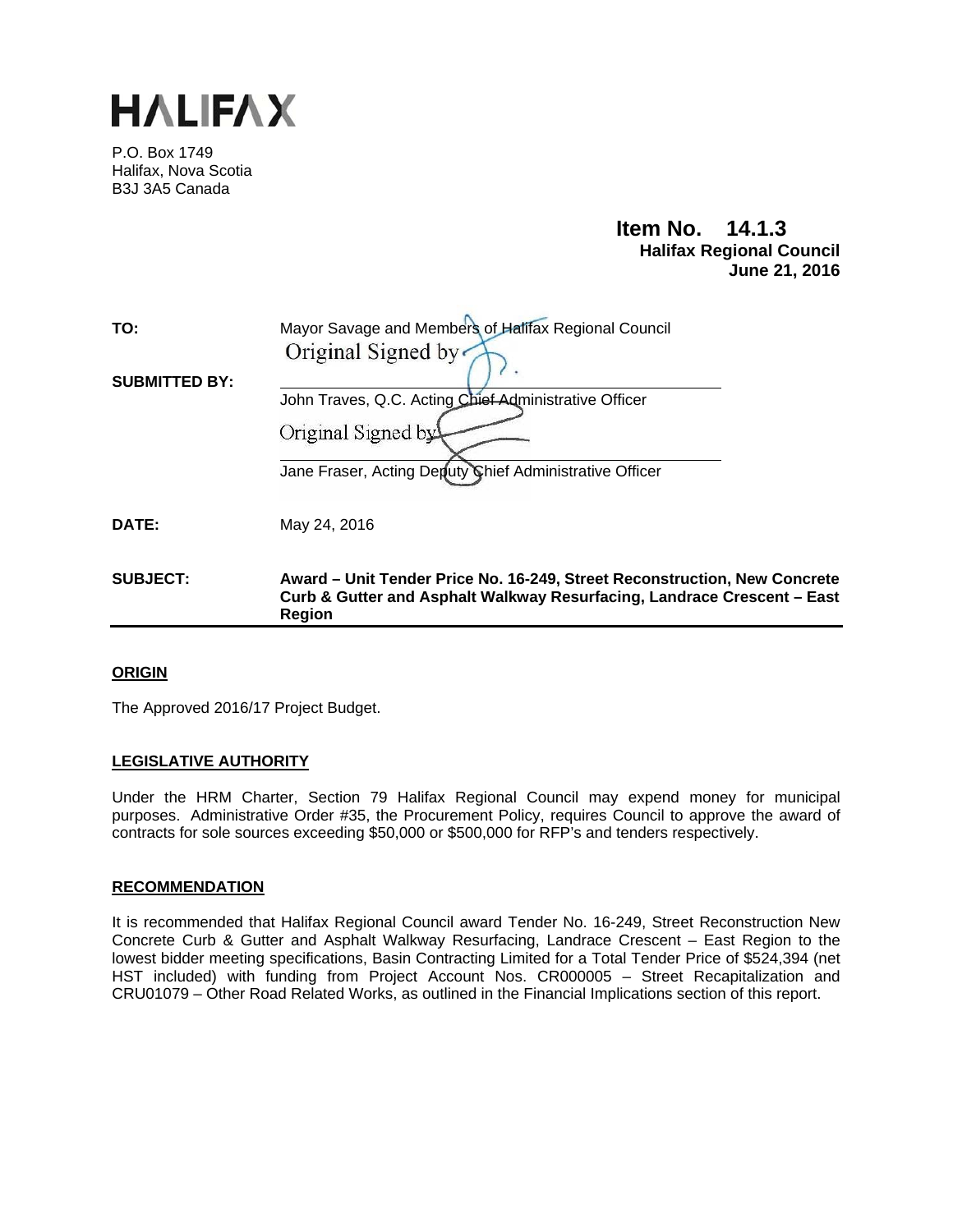## **BACKGROUND**

The Approved 2016/17 Project Budget includes funds for the street reconstruction on Landrace Crescent from Clysdale Drive to the end and also includes funds for paving renewal of a walkway from 5 Landrace Crescent to 28 Charlois Court and from 44 Landrace Crescent to 25 Anderson Street.

## **DISCUSSION**

Tender No. 16-249 was publicly advertised on the Province of Nova Scotia's Procurement website on May 5, 2016 and closed on May 20 2016. Bids were received from following companies:

| <b>Name of Company</b>                             | <b>Bid Price (net HST included)</b> |
|----------------------------------------------------|-------------------------------------|
| Basin Contracting Limited                          | \$524.394*                          |
| Dexter Construction Company Limited                | \$529,669                           |
| <b>Cumberland Paving &amp; Contracting Limited</b> | \$546,928                           |
| Atlantic Road Construction & Paving Ltd.           | \$600,906                           |
| Ocean Contractors Limited                          | \$605,745                           |
|                                                    |                                     |

#### **\*recommended bidder**

The scope of work for this tender generally consists of the replacement of existing asphalt curb with new concrete curb and gutter, removal of the existing asphalt, installation of new asphalt and associated reinstatement.

It is anticipated that work will commence within three weeks of the tender award and take 8 weeks to complete.

This is a **UNIT PRICE** contract and the cost will be dependent upon the actual quantities measured and approved by the HRM Project Manager.

There are no Local Improvement Charges associated with this work.

#### **FINANCIAL IMPLICATIONS**

Based on the lowest tendered price of \$502,842 plus net HST of \$21,552, for a net total of \$524,394, funding is available in the Approved 2016/17 Project Budget from Project Account No(s). CR000005 – Street Recapitalization and CRU01079 – Other Road Related Works. The budget availability has been confirmed by Finance.

| <b>Budget Summary:</b> | Project Account No. CRU01079 - Other Road Works                               |                                              |  |  |
|------------------------|-------------------------------------------------------------------------------|----------------------------------------------|--|--|
|                        | <b>Cumulative Unspent Budget</b><br>Less: Tender No. 16-249<br><b>Balance</b> | \$21,919,361<br>20,565 *<br>\$21,898,796     |  |  |
|                        | Project Account No. CR000005 - Street Recapitalization                        |                                              |  |  |
|                        | <b>Cumulative Unspent Budget</b><br>Less: Tender No. 16-249<br><b>Balance</b> | \$2,484,647<br>503,829*<br>\$<br>\$1,980,818 |  |  |